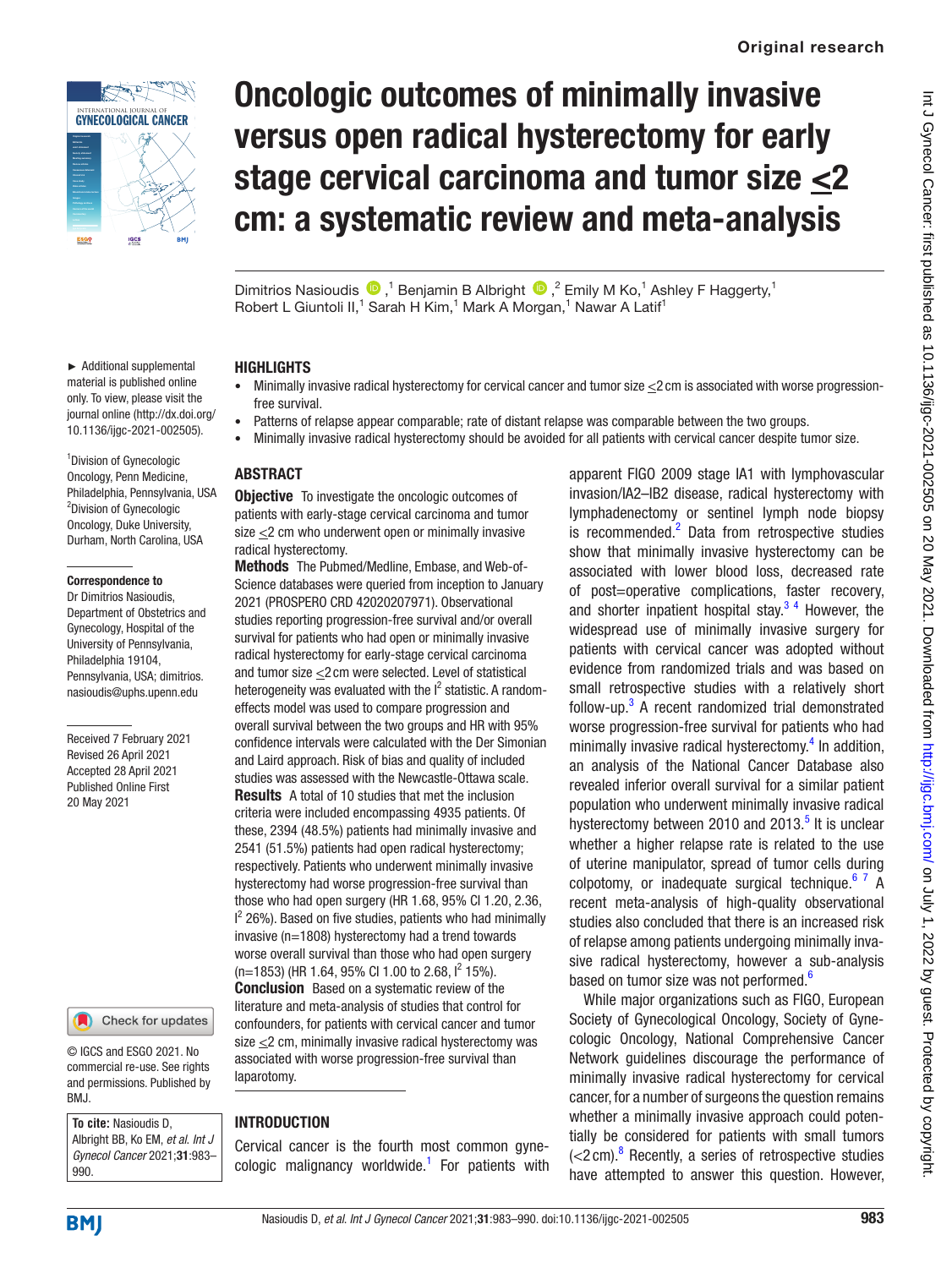### Original research

given the low incidence of cervical cancer, the majority of studies do not have sufficient statistical power to detect a difference in progression-free survival among patients with small tumors, and in many studies follow-up of the minimally invasive group was short. $9-24$  The aim of the present systematic review and metaanalysis was to compare the reported oncologic outcomes between open and minimally invasive radical hysterectomy for patients with apparent early-stage cervical carcinoma and tumor size <2 cm.

### **METHODS**

This systematic review was conducted in accordance with the Preferred Reporting Items for Systematic Review and Meta-Analyses guidelines<sup>25</sup>; a protocol was determined beforehand by all participating authors and submitted for registration to the PROS-PERO Registry (CRD42020207971). A comprehensive electronic search (from conception to end-of-search date January 30, 2021) of the Pubmed/Medline, Embase, and Web of Science databases was performed using the following keywords: (cervical cancer OR cervix) AND (hysterectomy or radical) AND (laparoscopy OR robotic OR minimally invasive OR laparoscopes OR laparotomy OR open); in addition, MESH terms were used. Reference lists of the included studies as well as prior systematic reviews were systematically hand searched. Observational studies published as full papers in English were eligible for inclusion. Inclusion criteria were: patients with invasive squamous, adenosquamous, or adenocarcinoma of the cervix; patients undergoing primary radical hysterectomy with lymphadenectomy for apparent early stage (FIGO 2009 stage IA– IIA) disease; comparison of open and minimally invasive surgical techniques; studies with at least (n=50) patients in each study group; follow-up of at least 24 months; studies reporting the number of patients with tumors <=2 cm in each surgical modality group; studies reporting data on progression-free survival; studies that attempted to control survival for confounders known to be associated with survival, such as lymphovascular invasion, depth of invasion, age, presence of co-morbidities, and histology, with statistical methods such as Cox regression, propensity score matching, or inverse probability weighting. Exclusion criteria were: studies not reporting the number of patients with tumor size <2 cm; performance of laparoscopic-assisted vaginal hysterectomy; significant overlapping population; no data on progression-free survival; administration of neo-adjuvant chemotherapy or radiation therapy; follow-up <24 months; not controlling for important confounders; no data on tumor size.

In this study we opted to select as primary outcome progressionfree survival while secondary outcomes were overall survival and location of relapse. The methodological quality of observational studies was assessed using the Newcastle-Ottawa Quality Assessment Scale for non-randomized studies.<sup>26</sup> The scale was developed to assess the quality of non-randomized studies directed to the task of incorporating the quality assessments in the interpretation of meta-analytic results. Each study is evaluated on three broad perspectives: the selection of the study groups; the comparability of the groups; and the ascertainment of outcome of interest. Data extraction from all eligible papers was performed by two authors (DN, BBA) working independently. Any discrepancies were resolved by discussion. From each eligible study the following parameters were

extracted when applicable: general study characteristics (author, country of origin, date of publication, years of recruitment), patient demographics, type of minimally invasive surgery (laparoscopic or robotic-assisted), number of relapses and deaths, progression-free (defined as time between diagnosis or surgery until first relapse), and overall survival (time from diagnosis or surgery to death from any cause). If the required data for the primary outcome were not readily available in the published articles or could not be extracted from published tables, [online supplemental material](https://dx.doi.org/10.1136/ijgc-2021-002505) or Kaplan-Meier curves, the corresponding authors were contacted. In studies with overlapping populations, the study with the largest number of patients was included.

The level of statistical heterogeneity was evaluated with the  $X^2$ and  $I^2$  statistic; values of 25%, 50%, and 75% were considered low, moderate, and high heterogeneity, respectively A random-effects model was used to compare relapse and death rate between the two groups and OR and 95% confidence intervals were calculated with the Der Simonian and Laird approach. HR and 95% confidence intervals were pooled using the generic inverse variance method as provided by the RevMan software. Forest plots were created for each comparison, while graphical funnel plots were generated to determine the presence of publication bias by visual inspection. P values <0.05 were considered statistically significant. If significant heterogeneity was noted, a sensitivity analysis was performed by a sequential omission algorithm.<sup>27</sup> If HR and 95% confidence intervals were available, validated statistical methodology was used to generate them.<sup>[28](#page-7-3)</sup> Statistical analysis was performed with the Cochrane Review software (Review Manager version 5.2).<sup>29</sup> This study did not require evaluation by an institutional review board.

# **RESULTS**

A total of 10 studies that met the inclusion criteria were identified.[10–13 15 16 20–22 24](#page-6-8) The study selection flowchart is depicted in [online supplemental Figure 1](https://dx.doi.org/10.1136/ijgc-2021-002505) while graphical funnel plot is depicted in [online supplemental Figure 2.](https://dx.doi.org/10.1136/ijgc-2021-002505) The majority of studies (n=6) orig-inated from Asia<sup>12 13 15 16 21 22</sup> followed by North America (n=2),<sup>[10 11](#page-6-8)</sup> Europe (n=1), $^{20}$  and one international study<sup>24</sup> was identified. A total of 4935 patients were included, 2394 (48.5%) patients had minimally invasive and 2541 (51.5%) patients had open radical hysterectomy, respectively, for tumors with size <2 cm. [Table 1](#page-2-0) summarizes the basic characteristics, median follow-up, and method of tumor size assessment in each of the included studies; [online](https://dx.doi.org/10.1136/ijgc-2021-002505) [supplemental Table 1](https://dx.doi.org/10.1136/ijgc-2021-002505) summarizes clinicopathological characteristics from studies with available data.<sup>12 15</sup> 16 <sup>21</sup>  $2^{\frac{3}{2}}$  In nine studies, minimally invasive radical hysterectomy was performed with traditional laparoscopy while in two studies, originating from the United States, the vast majority of patients underwent robotic-assisted radical hysterectomy. The majority of studies (n=8) were deemed of good quality with a total Newcastle-Ottowa score >7 ([Table 1](#page-2-0)).

Patients who underwent minimally invasive hysterectomy had worse progression-free survival than those who had open surgery (HR 1.68, 95% CI 1.20 to 2.36, I<sup>2</sup> 26%) [\(Figure 1\)](#page-4-0). Pooled HR following serial exclusion of each study is presented in ([online supplemental](https://dx.doi.org/10.1136/ijgc-2021-002505) [Table 2](https://dx.doi.org/10.1136/ijgc-2021-002505)). When including studies  $(n=7)^{13}$  15 16 20–22 24 that reported at least 100 patients in each arm, the minimally invasive (n=2100) group had worse progression-free survival than the open (n=2216)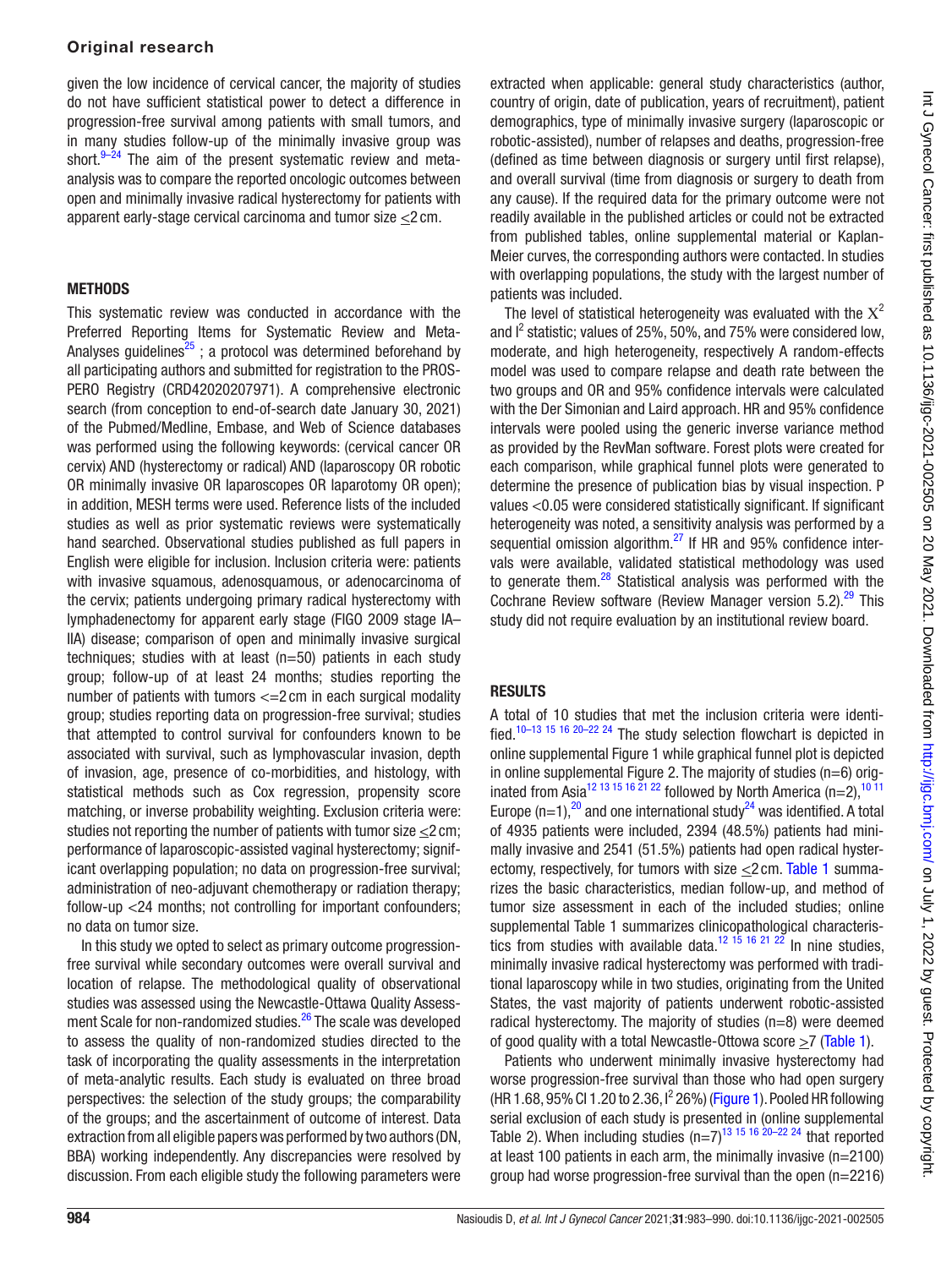<span id="page-2-0"></span>

| Table <sub>1</sub>                 |      |               | Basic demographic and clinical characteristics of included studies                        |                          |                                        |                  |                              |                             |                |                                                                |                                    |                                                                                                                                                                      |
|------------------------------------|------|---------------|-------------------------------------------------------------------------------------------|--------------------------|----------------------------------------|------------------|------------------------------|-----------------------------|----------------|----------------------------------------------------------------|------------------------------------|----------------------------------------------------------------------------------------------------------------------------------------------------------------------|
| Author                             | Year | Country       | Institution                                                                               | enrollment<br>ð<br>Years | Follow-up                              | Type of MIS      | Open<br>$\widehat{\epsilon}$ | SIM<br>$\widehat{\epsilon}$ | score<br>NOS   | determination<br>Tumor size                                    | Stage                              | Controlling variables                                                                                                                                                |
| Chen C et al <sup>22</sup>         | 2020 | China         | 57<br>Database of<br>hospitals                                                            | 2016<br>$2004 - 2$       | Median 36<br>mths                      | All laparoscopic | 926                          | 926                         | $\sim$         | available MRI, CT,<br>pathology, if not<br>$\frac{8}{1}$       | $\overline{B}$                     | Age, diagnosis year,<br>margin, parametrial<br>LVSI, and adjuvant<br>status, tumor size,<br>depth of invasion,<br>histology, vaginal<br>involvement, LN<br>treatment |
| Chen $X$ et $al21$                 | 2020 | China         | Foshan, Taizhou<br>Wenzhou, First<br>People's Hosp<br><b>First Affiliated</b><br>Hospital | 2010-2018                | Open 49.5<br>MIS 51.8<br>mths,<br>mths | All laparoscopic | 196                          | 129                         | ${}^{\circ}$   | examination, MRI<br>physical<br>or US                          | $\overline{B}$                     | grade, pre-operative<br>adjuvant treatment<br>conization, depth<br>of invasion, LVSI,<br>Age, histology,                                                             |
| Chiva et al <sup>20</sup>          | 2020 | Europe        | Multicenter                                                                               | 1/2013-12/2014           | Median 59<br>mths                      | n/a              | 160                          | 128                         | $\overline{ }$ | Pathology                                                      | $\overline{B}$                     | status, LN status, and<br>adjuvant treatment<br>Tumor size, grade,<br>invasion, margins<br>LVSI, depth of                                                            |
| Hu et al <sup>16</sup>             | 2020 | China         | Second Uni<br>Hospital of<br>Sichuan                                                      | 2016<br>$2013 - 2$       | Median 60<br>mths                      | All laparoscopic | 147                          | 147                         | 6              | available pelvic<br>MRI/CT if not<br>examination               | $ A2-1 A$                          | Age, stage, histology,<br>adjuvant treatment<br>tumor size, depth<br>of invasion, and                                                                                |
| Kim et al <sup>15</sup>            | 2019 | S.Korea       | <b>Bundang Hospital</b><br>Seoul National<br>University,                                  | 2002-2018                | Open 133.4<br>MIS 46.8<br>mths<br>mths | All laparoscopic | 122                          | 122                         | $\sim$         | MRI                                                            | $\overline{B}$                     | involvement, and LN<br>Stage, parametrial<br>status                                                                                                                  |
| Nam et al <sup>13</sup>            | 2012 | S.Korea       | Asan Medical<br>Center                                                                    | 1997-2008                | MIS 63 mths<br>Open 127<br>mths,       | All laparoscopic | 173                          | 162                         | $\overline{ }$ | $\frac{8}{2}$                                                  | $1A2 - IA$                         | Tumor size, depth of<br>LVSI, parametrial<br>involvement, LN<br>status, and age<br>nvasion,                                                                          |
| Paik et al <sup>12</sup>           | 2019 | S.Korea       | Multicenter                                                                               | 2000-2008                | Median 63.6<br>mths                    | All laparoscopic | 186                          | 8                           | $\sim$         | not available CT/<br>examination, if<br>Physical<br><b>MRI</b> | IB1-IIA                            | Age, stage, histology,<br>invasion, and tumor<br>LVSI, depth of<br>size                                                                                              |
| Rodriguez et al <sup>24</sup> 2021 |      | International | Multicenter                                                                               | 2017<br>$2006 - i$       | Open 52.1<br>mths, MIS<br>52.6 mths    | All laparoscopic | 492                          | 486                         | ${}^{\circ}$   | examination<br>Physical                                        | $\mathsf{IA1}\text{-}\mathsf{IB1}$ | adjuvant treatment<br>diagnosis, stage,<br>histology, grade,<br>tumor size, and<br>Age, year of                                                                      |
|                                    |      |               |                                                                                           |                          |                                        |                  |                              |                             |                |                                                                |                                    | Continued                                                                                                                                                            |

# Original research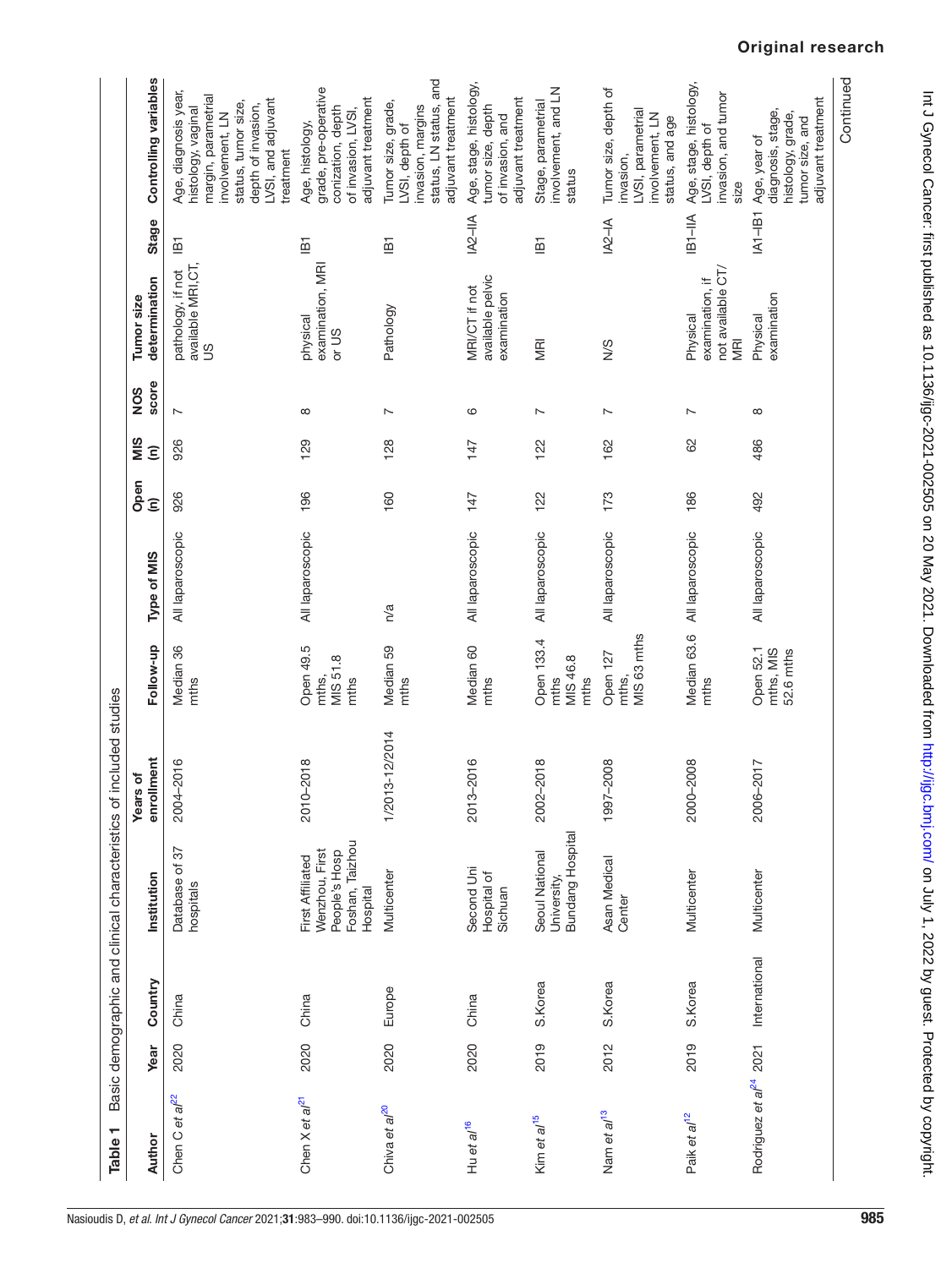#### Original research

| Table 1 Continued         |          |              |                         |                                                                                                                                                                            |                                             |              |           |          |                     |                             |                                                                                                                                                            |
|---------------------------|----------|--------------|-------------------------|----------------------------------------------------------------------------------------------------------------------------------------------------------------------------|---------------------------------------------|--------------|-----------|----------|---------------------|-----------------------------|------------------------------------------------------------------------------------------------------------------------------------------------------------|
| Author                    |          | Year Country | Institution             | llment<br>Years of<br>enrol                                                                                                                                                | Follow-up                                   | Type of MIS  | Open<br>Ē | MIS<br>Ξ | score<br><b>SON</b> | determination<br>Tumor size | Stage Controlling variables                                                                                                                                |
| Uppal et al <sup>10</sup> | 2020 USA |              | Multicenter             | 2010-2017                                                                                                                                                                  | Open 44.6<br>MIS 30.7<br>mths,<br>mths      | ~80% robotic | 82        | 182      | G                   | Pathology                   | race, BMI, pathology<br>IA1-IB1 Co-morbidity index,<br>LVSI, and adjuvant<br>grade, histology,<br>treatment                                                |
| Yang et al <sup>11</sup>  | 2020 USA |              | Mayo Clinic<br>Registry | $-2017$<br>2000-                                                                                                                                                           | MIS <sub>53</sub> mths<br>Open 130<br>mths, | All robotic  | 57        | 50       |                     | Pathology                   | involvement, positive<br>margins, LN status,<br>of invasion, tumor<br>stage, grade, and<br>IA2-IIA Age, race, depth<br>size, parametrial<br>$\overline{2}$ |
|                           |          |              |                         | LN lymph node, BMI, body mass index; LVSI, lymphovascular space invasion; MIS, minimally invasive surgery; mths, months; n/a, not available; NOS, Newcastle-Ottawa score.; |                                             |              |           |          |                     |                             |                                                                                                                                                            |

hysterectomy group (HR 1.50, 95% CI 1.15 to 1.96,  $I^2$  0%). When including studies that determined tumor size based exclusively on pathology ( $n=4$ ) the minimally invasive ( $n=1286$ ) group, was associated with worse progression-free survival than the open (n=1225) hysterectomy group (HR 1.66, 95% CI 1.16 to 2.36,  $I^2$ 0%). When including studies that determined tumor size based on imaging and/or physical examination (clinical stage) exclusively (n=5), there was no difference in progression-free survival between the minimally invasive  $(n=946)$  and open  $(n=1143)$  hysterectomy groups (HR 1.70, 95% CI 0.84 to 3.44,  $I^2$  55%). Based on data from studies originating from Asia  $(n=6)$ ,  $1^2$  13 15 16 21 22 performance of minimally invasive hysterectomy was not associated with worse progression-free survival (HR 1.73, 95% CI 0.99 to 3.03,  $1^2$  46%). Similarly, based on data from studies originating from Europe and the Americas (n=4),<sup>[10 11 20 24](#page-6-8)</sup> performance of minimally invasive hysterectomy was associated with worse progression-free survival (HR 1.65, 95% CI 1.11 to 2.47,  $I^2$  0%).

Based on data from five studies,<sup>[11 16 20 22 24](#page-6-16)</sup> patients who had minimally invasive (n=1808) hysterectomy had a trend towards worse overall survival compared with those who had open surgery (n=1853) (HR 1.64, 95%CI 1.00 to 2.68) [\(Figure 2\)](#page-4-1). [Table 2](#page-5-0) summarizes the outcomes reported in each study. Data on the location of relapse were available from four studies,  $12 \times 152 \times 22$  and included 35 and 59 cases in the open and minimally invasive surgery groups [\(online supplemental Table 3\)](https://dx.doi.org/10.1136/ijgc-2021-002505). Among patients who had open surgery, 51.4% (n=18) experienced an abdominal/distant relapse, 8.6% (n=3) lymph node relapse, and 40% (n=14) a pelvic/vaginal relapse. For patients who had minimally invasive surgery, 64.4%  $(n=38)$  had an abdominal/distant relapse, 3.4%  $(n=2)$  a lymph node relapse, and 30.5% (n=18) a pelvic/vaginal relapse.

# **DISCUSSION**

# Summary of Main Results

Based on a large number of patients, minimally invasive radical hysterectomy was associated with a worse progression-free survival than open surgery. Low heterogeneity was found but a series of sensitivity analyses (mode of tumor size assessment, country of origin, and number of participants) were performed to aid in the interpretation of our results. Patients who underwent minimally invasive radical hysterectomy also had worse overall survival and the difference approached statistical significance. Based on data from four studies, location of tumor relapse did not differ between the minimally invasive and open groups.

# Results in the Context of Published Literature

Data on the oncologic safety of minimally invasive surgery for patients with cervical cancer and small tumors are heterogeneous and conflicting. A recent randomized trial did not find a higher relapse rate in the subgroup of patients with tumors,<2 cm, but it was not designed or powered to identify such a difference.<sup>4</sup> In a retrospective study focusing exclusively on patients with tumors <2 cm, Chen et al reported better 5-year progression-free survival for patients who had open surgery ( $n=196, 97.7%$ ) than for those who had minimally invasive radical hysterectomy (n=129, 90.4%),  $p=0.016.<sup>21</sup>$  After controlling for confounders, laparoscopic approach was associated with worse disease-free survival (HR 4.64, 95% CI 1.26 to 17.06). $21$  Similarly, Uppal et al performed a multicenter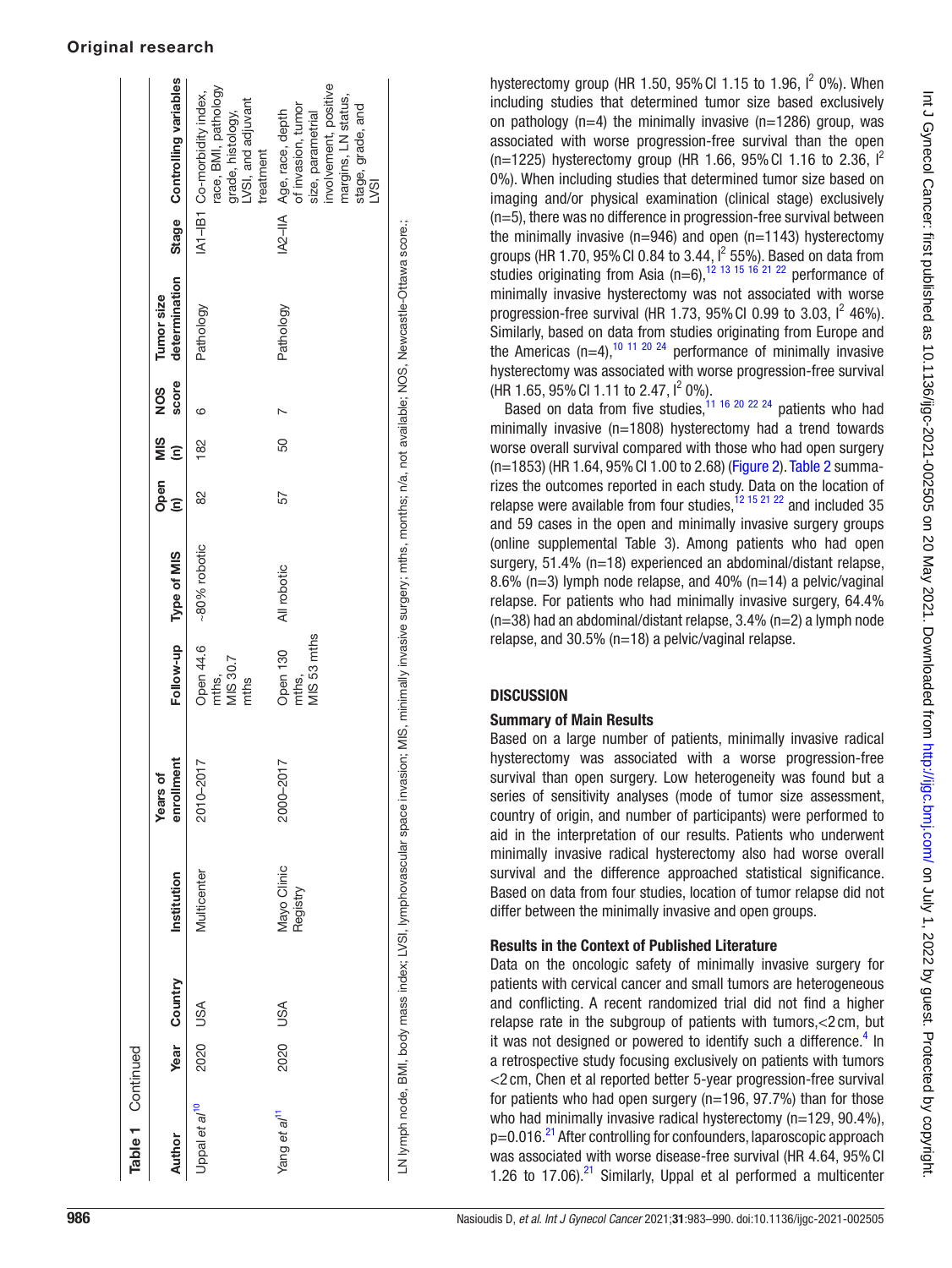|                                                                                                           |                   |               | MIS      | Open  |                  | <b>Hazard Ratio</b>       |      | <b>Hazard Ratio</b> |                          |     |
|-----------------------------------------------------------------------------------------------------------|-------------------|---------------|----------|-------|------------------|---------------------------|------|---------------------|--------------------------|-----|
| <b>Study or Subgroup</b>                                                                                  | log[Hazard Ratio] |               | SE Total | Total | Weight           | IV, Random, 95% CI        |      | IV, Random, 95% CI  |                          |     |
| Chen C et al, 2020                                                                                        | 0.4121 0.2206     |               | 926      | 926   | 25.1%            | 1.51 [0.98, 2.33]         |      |                     |                          |     |
| Chen X et al, 2020                                                                                        |                   | 1.5347 0.6643 | 129      | 196   | 5.8%             | 4.64 [1.26, 17.06]        |      |                     |                          |     |
| Chiva et al, 2020                                                                                         | 0.4886 0.3695     |               | 128      | 160   | 14.3%            | 1.63 [0.79, 3.36]         |      |                     |                          |     |
| Hu et al. 2020                                                                                            | $-0.3425$ 0.5677  |               | 147      | 147   | 7.5%             | $0.71$ [0.23, 2.16]       |      |                     |                          |     |
| Kim et al. 2019                                                                                           | 0.0526 0.4893     |               | 122      | 122   | 9.5%             | 1.05 [0.40, 2.75]         |      |                     |                          |     |
| Nam et al. 2012                                                                                           | 0.7747 0.5629     |               | 162      | 173   | 7.6%             | 2.17 [0.72, 6.54]         |      |                     |                          |     |
| Paik et al. 2019                                                                                          |                   | 2.5639 1.1182 | 62       | 186   |                  | 2.2% 12.99 [1.45, 116.23] |      |                     |                          |     |
| Rodriguez et al 2021                                                                                      | 0.3646 0.2712     |               | 486      | 492   | 20.7%            | 1.44 [0.85, 2.45]         |      |                     |                          |     |
| Uppal et al, 2020                                                                                         |                   | 1.8421 0.8301 | 182      | 82    | 3.9%             | 6.31 [1.24, 32.11]        |      |                     |                          |     |
| Yang et al 2020                                                                                           | 0.5277 0.8938     |               | 50       | 57    | 3.4%             | 1.70 [0.29, 9.77]         |      |                     |                          |     |
| Total (95% CI)                                                                                            |                   |               |          |       | 2394 2541 100.0% | 1.68 [1.20, 2.36]         |      |                     |                          |     |
| Heterogeneity: Tau <sup>2</sup> = 0.07; Chi <sup>2</sup> = 12.10, df = 9 (P = 0.21); l <sup>2</sup> = 26% |                   |               |          |       |                  |                           | 0.01 | 0.1                 | 10                       | 100 |
| Test for overall effect: $Z = 3.05$ (P = 0.002)                                                           |                   |               |          |       |                  |                           |      |                     | Favours MIS Favours open |     |

<span id="page-4-0"></span>Figure 1 Pooled progression-free survival between minimally invasive and open radical hysterectomy groups. MIS, minimally invasive surgery.

retrospective study among institutions in the United States and Canada and reported inferior progression-free survival among 264 patients with tumors  $<$  2 cm who had minimally invasive surgery.<sup>[10](#page-6-8)</sup>

On the other hand, two recent analyses of large European nationwide databases did not find an increased risk of relapse for patients undergoing a minimally invasive approach. Alfonso et al examined the Swedish National Cancer Registry for patients with cervical carcinoma undergoing primary radical hysterectomy at high-volume centers and reported a 5-year progression-free survival rate of 92% in the open ( $n=150$ ) and 91% in the robotic-assisted ( $n=460$ ) group.<sup>[30](#page-7-6)</sup> Similarly, in an analysis of the Netherlands Cancer Registry that included 434 patients with tumors of <2 cm who underwent radical hysterectomy between 2010 and 2017, there was no difference in progression-free survival between the open and minimally invasive groups; with 5-year progression-free survival rates of [9](#page-6-7)1.4% and 96.4%, respectively. $9$  Nevertheless, in both studies, survival was not controlled for important confounders, exclusively among patients with tumor size <2 cm. Another multicenter European retrospective study (SUCCOR) that recruited patients from 29 countries and 126 institutions, and controlled for important confounders did not find a significantly worse progression-free survival between the minimally invasive (n=126) and open (n=241) groups (HR 1.63, 95% CI 0.79 to 3.40).<sup>[20](#page-6-10)</sup>

A critical point should be underlined; in several studies reported in the literature, patients who underwent open hysterectomy had significantly longer follow-up, while many studies do not control for confounders such as histology, presence of lymphovascular invasion, and post-operative treatment. A shorter follow-up can confound results since late relapses are not captured, while

differences in overall survival are not evident. Similar to our results, in a recent analysis of the National Cancer Database, that included 2046 patients with cervical carcinoma and tumor size <2 cm who underwent minimally invasive ( $n=1195$ ) or open ( $n=851$ ) radical hysterectomy, those who had a minimally invasive approach had a worse overall survival (HR 1.72, 95%CI 1.05 to 2.82) after controlling for confounders. $31$  However, that study was limited by the lack of central pathology review, data on surgeon's experience, and cause of death.

The etiology of increased relapse among those receiving minimally invasive surgery is a matter of debate. One theory is that use of an uterine manipulator may be associated with intraperitoneal spread of cancer cells. In a recent multi-institutional study, patients who underwent minimally invasive surgery without the use of an uterine manipulator had similar rate of relapse to those who had an open surgery (HR 1.58; 95% CI 0.79 to 3.15; p=0.20), while within the minimally invasive surgery group use of a uterine manip-ulator was associated with higher relapse rate.<sup>[20](#page-6-10)</sup> However, in an analysis of 224 patients who underwent minimally invasive radical hysterectomy at two large Canadian centers, after controlling for confounders, use of a uterine manipulator was not associated with recurrence risk.<sup>32</sup> Lack of appropriate surgical expertise may also contribute to worse oncologic outcomes. Chong et al reported the surgical and oncologic outcomes of 100 consecutive patients. With improving surgical experience, operating time and the perioperative complication rate decreased, but overall and progressionfree survival remained the same. $33$  Kim et al analyzed the learning curve of a single surgeon and reported poorer progression-free survival during the early phase of minimally invasive surgery.<sup>34</sup>



<span id="page-4-1"></span>Figure 2 Pooled overall survival between minimally invasive and open radical hysterectomy groups. MIS, minimally invasive surgery.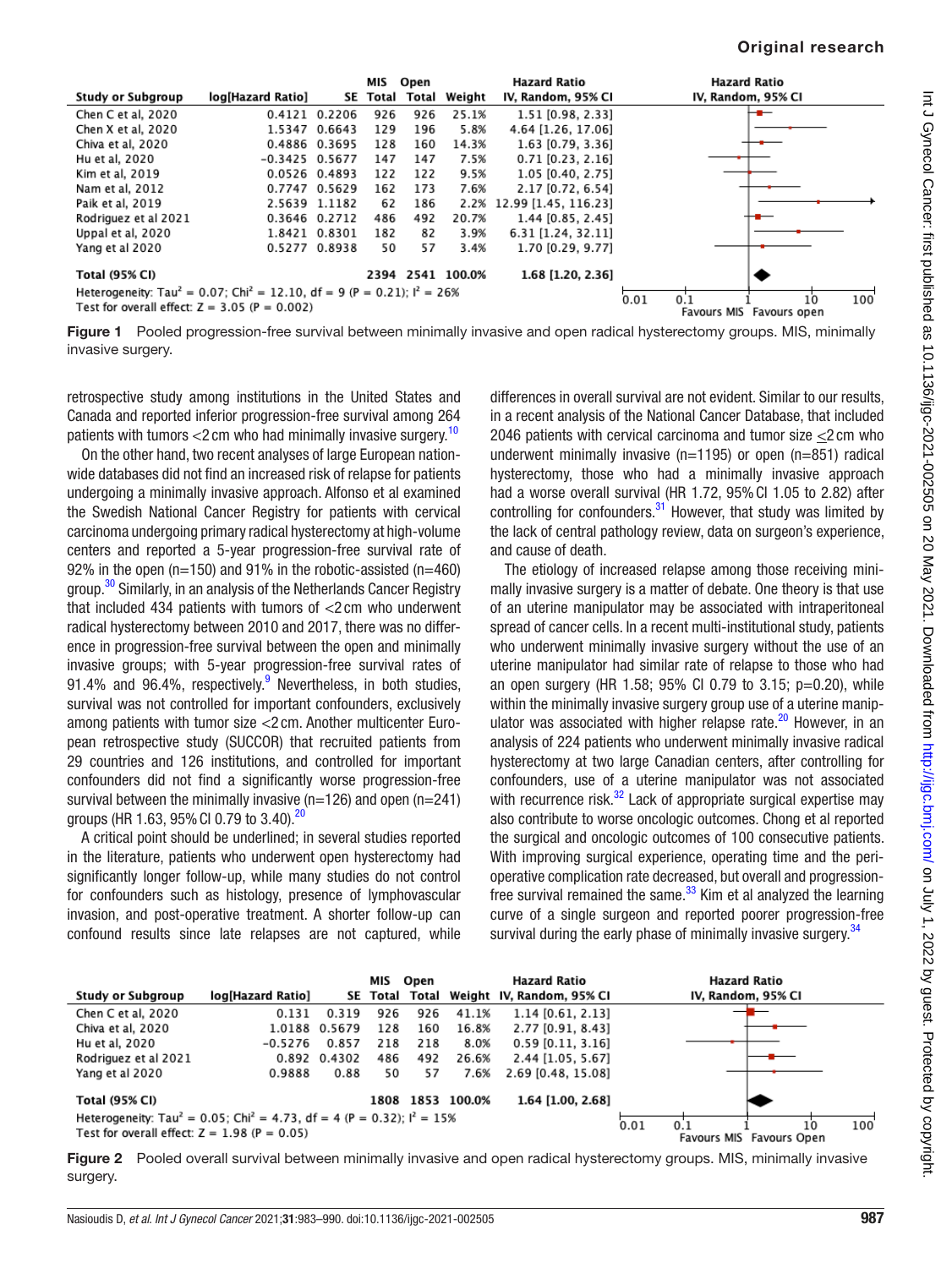| Table 2 Main outcomes reported in the included studies |      |           |          |                 |                    |                                |                     |                                                                                                                                                                   |                                             |                                        |               |                    |                                   |              |
|--------------------------------------------------------|------|-----------|----------|-----------------|--------------------|--------------------------------|---------------------|-------------------------------------------------------------------------------------------------------------------------------------------------------------------|---------------------------------------------|----------------------------------------|---------------|--------------------|-----------------------------------|--------------|
|                                                        |      |           |          |                 |                    |                                |                     |                                                                                                                                                                   |                                             | ≏                                      |               |                    |                                   |              |
| Author                                                 | Year | Open<br>Ē | SIM<br>Ξ | Relapse<br>open | Relapse<br>©<br>Mi | rate open<br>Relapse           | rate MIS<br>Relapse | Definition OS/<br>PFS                                                                                                                                             | DFS open                                    | DFS MIS                                | Death<br>open | Death<br>MIS       | OS open                           | <b>OSMIS</b> |
| Chen C et al <sup>22</sup>                             | 2020 | 926       | 926      | 37              | 44                 | 4.0%                           | 4.8%                | Not provided                                                                                                                                                      | 5year 94.9%                                 | 5 year 92.6%                           | 22            | $\frac{8}{1}$      | 5year 96.6%                       | 5 year 96.3% |
| Chen X et al <sup>21</sup>                             | 2020 | 196       | 129      | 5               |                    | 2.6%                           | 8.5%                | Not provided                                                                                                                                                      | 5year 97.7%                                 | 5 year 90.4%                           | ω             | 4                  | 5year 99.4%                       | 5 year 96.9% |
| Chiva et al <sup>20</sup>                              | 2020 | 160       | 128      | Ю               |                    | $\frac{5}{6}$<br>$\frac{4}{9}$ | 13.3%               | From surgery                                                                                                                                                      | HR 1.63 (95% CI 0.79 to 3.40)<br>favor open |                                        | 5             | $\infty$           | HR 2.77 (0.91 to 8.47) favor open |              |
| Hu et al <sup>16</sup>                                 | 2020 | 147       | 147      | ග               | ഥ                  | ℅<br>-<br>ف                    | 3.4%                | From surgery                                                                                                                                                      | 5year 94.3%                                 | 5 year 97.3%                           | N             | $\sim$             | 5year 97.6%                       | 5 year 99.3% |
| Kim et al <sup>15</sup>                                | 2019 | 122       | 122      |                 | $\frac{1}{2}$      | 3%<br>္ပ                       | 8.2%                | From diagnosis                                                                                                                                                    | 3year 93.1%                                 | 3year 90%                              | ග             | $\scriptstyle\sim$ | 5year 96.4%                       | 5 year 98.6% |
| Nam et a/ <sup>13</sup>                                | 2012 | 173       | 162      | ഥ               | ∞                  | 2.9%                           | 4.9%                | From surgery                                                                                                                                                      | 5year 97.4%                                 | 5 year 94.2%                           | ∞             | ഥ                  | n/a                               | n/a          |
| Paik et al <sup>12</sup>                               | 2019 | 186       | 8        |                 | ဖ                  | 0.5%                           | 9.7%                | From surgery                                                                                                                                                      | HR 12.987 (1.45 to 116.24) favor<br>open    |                                        |               |                    | n/a                               | n/a          |
| Rodriguez et al <sup>24</sup>                          | 2021 | 492       | 486      | n/a             | n/a                | $\sum_{i=1}^{n}$               | n/a                 | From surgery                                                                                                                                                      | HR 1.44 (0.85 to 2.45)                      |                                        | n/a           | n/a                | HR 2.44 (1.05 to 5.67)            |              |
| Uppal et al <sup>10</sup>                              | 2020 | 82        | 182      | $\sim$          | $\frac{6}{1}$      | $\frac{8}{3}$<br>$\frac{4}{3}$ | 8.8%                | From surgery                                                                                                                                                      |                                             | aHR:6.31 (1.24 to 31.9) favor open n/a |               | n/a                | n/a                               | n/a          |
| Yang et al <sup>11</sup>                               | 2020 | 57        | 50       | n/a             | n/a                | n/a                            | n/a                 | From surgery                                                                                                                                                      | HR 1.695 (0.29 to 9.77)                     |                                        | n/a           | n/a                | HR 2.69 (0.48 to 15.07)           |              |
|                                                        |      |           |          |                 |                    |                                |                     | aHR, adjusted hazard ratio; DFS, disease-free survival; MIS, minimally invasive surgery; n/a, not available; OS, overall survival; PFS, progression-free survival |                                             |                                        |               |                    |                                   |              |

#### by physical examination and imaging is challenging. $35$  The majority of studies included in the present review, determined tumor size based on pathology report and, if not available, imaging or physical examination. Uppal et al reported significant discrepancies between pre-operative and pathologic tumor size; from 291 patients deemed as having no visible disease, 19.9% actually had tumors>2 cm on final pathology while 34.6% of 257 patients with tumors <2 cm based on pre-operative assessment had tumors >2 cm on final pathology.[10](#page-6-8) Thus selecting a specific tumor size cut-off point to establish the safety of a minimally invasive approach could be problematic. Nevertheless, a question that merits further investigation is whether a minimally invasive approach is safe for patients with documented microscopic tumors (stage IA2 disease) on physical examination and imaging, or no visible disease following cold knife cone. The number of patients with IA2 disease reported by retrospective studies is very small, while they have a baseline low relapse rate that would require a collaborative effort to obtain a considerable number of patients for a meaningful analysis. For patients who underwent conization and had no residual disease on pre-operative assessment, Uppal et al reported a relapse rate of 1.4% and 2.9% in the open ( $n=72$ ) and minimally invasive ( $n=171$ ) groups,  $p=0.48$ .<sup>10</sup> Casarin et al also identified 186 stage IA1-IB1 patients who underwent minimally invasive radical hysterectomy and reported that pre-operative conization was associated with a lower risk of relapse (1.1% vs 16.1%, p<0.001) even for patients with stage IB1 disease  $(1.8\% \text{ vs } 17.2\% \text{, } p=0.004).$ <sup>[36](#page-7-12)</sup> Further research, is warranted to investigate whether minimally invasive surgery could be considered for patients with microscopic tumors or no visible disease following cold knife cone.

We should underline that pre-operative tumor size assessment

#### Strengths and Weaknesses

<span id="page-5-0"></span>A major strength of the present study is the inclusion of a large number of patients with tumor size <2 cm who underwent minimally invasive or open radical hysterectomy. We performed a thorough review of the literature and a series of sensitivity analyses that can aid readers in the interpretation of our results, while the Newcastle-Ottawa scale was used to evaluate the quality of the included studies. However, certain limitations should be mentioned. First, although all studies controlled for important confounders, post-operative treatment and surveillance might have varied. Only one study reported the performance of protective maneuvers to prevent tumor contamination, and thus its impact on relapse rate could not be assessed in a dedicated sub-analysis. $^{20}$  Similarly, evaluation of relapse rate among patients with no residual disease following cone biopsy could not be performed since only two studies reported such an outcome.[10](#page-6-8) Moreover, not all studies provided the exact method of tumor size determination while some used a combination of imaging, physical examination, and pathology report. When imaging was used, authors did not clarify how many patients underwent an MRI versus other imaging modalities, such as CT or ultrasound, which may be less sensitive in tumor measurement. In addition, relapse rate in each study varied, probably secondary to patient risk factors, variation in surgical expertise, and post-operative adjuvant treatment. We opted to include studies that had a minimum of 24 months of follow-up in each arm, similar to a recent meta-analysis,<sup>[6](#page-6-5)</sup> though as previously discussed, follow-up might not have captured all relapses, especially in the minimally

## Original research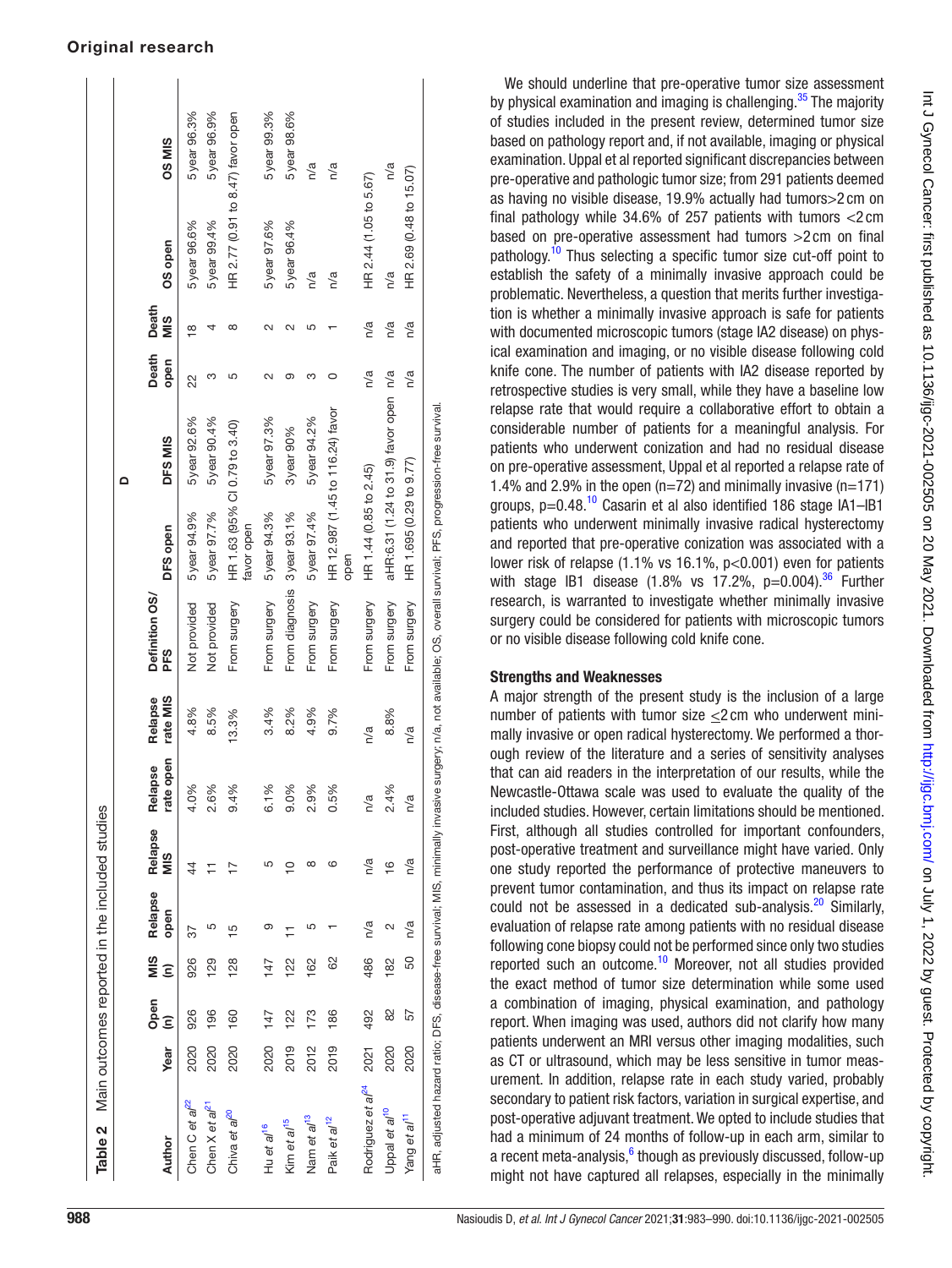invasive hysterectomy groups. Lastly, we excluded studies that did not report any data on tumor size, since we could not request authors to individually collect additional data and re-analyze them. Thus some large retrospective studies did not meet our inclusion criteria. $37\,38$  Also, only one of the included studies provided data on blood loss, intra-operative and post-operative complications and so we could not compare differences in peri-operative outcomes between the two groups. Since there was a possibility of some minor overlap between two studies,  $20^{24}$  we performed a sensitivity analysis excluding serially each study, and our results did not change.

# Implications for Practice and Future Research

Given the accumulating evidence demonstrating worse oncologic outcomes for patients undergoing minimally invasive radical hysterectomy, and difficulty in accurately assessing tumor size preoperatively, an open approach should be selected. An international effort to perform individual patient data meta-analysis with information on important confounders and post-operative treatment could aid in further elucidating outcomes of minimally invasive surgery for patients with microscopic or small tumors or no residual disease.

#### **CONCLUSIONS**

In this systematic review of literature and meta-analysis that compiled data from a large number of patients who underwent primary radical hysterectomy with tumor size <2 cm, minimally invasive radical hysterectomy was associated with worse progression-free survival.

#### Twitter Benjamin B Albright [@BenAlbrightMD](https://twitter.com/BenAlbrightMD)

Acknowledgements We would like to thank Dr Brown, Dr Chiva, Dr Gil-Moreno, and Dr Wenzel for providing additional information from their published papers.

Contributors DN: Conceptualization; data curation; statistical analysis; formal analysis; investigation; methodology; project administration; resources; software; visualization; writing - original draft; writing - review and editing. BBA: Data curation; formal analysis; investigation; methodology; project administration; resources; software; visualization; writing - original draft; writing - review and editing. SK, MM, RLG II, AFH, EMK: Investigation; methodology; writing - original draft; writing - review and editing. NL: Supervision; formal analysis; investigation; methodology; writing - original draft; writing - review and editing.

Funding The authors have not declared a specific grant for this research from any funding agency in the public, commercial or not-for-profit sectors.

Competing interests None declared.

Patient consent for publication Not required.

Provenance and peer review Not commissioned; externally peer reviewed.

Data availability statement Data are available upon reasonable request.

Supplemental material This content has been supplied by the author(s). It has not been vetted by BMJ Publishing Group Limited (BMJ) and may not have been peer-reviewed. Any opinions or recommendations discussed are solely those of the author(s) and are not endorsed by BMJ. BMJ disclaims all liability and responsibility arising from any reliance placed on the content. Where the content includes any translated material, BMJ does not warrant the accuracy and reliability of the translations (including but not limited to local regulations, clinical guidelines, terminology, drug names and drug dosages), and is not responsible for any error and/or omissions arising from translation and adaptation or otherwise.

#### ORCID iDs

Dimitrios Nasioudis <http://orcid.org/0000-0001-6260-5353> Benjamin B Albright<http://orcid.org/0000-0001-5296-9575>

#### **REFERENCES**

- <span id="page-6-0"></span>1 Sung H, Ferlay J, Siegel RL, *et al*. Global cancer statistics 2020: GLOBOCAN estimates of incidence and mortality worldwide for 36 cancers in 185 countries. *[CA Cancer J Clin](http://dx.doi.org/10.3322/caac.21660)* 2021. doi:10.3322/ caac.21660. [Epub ahead of print: 04 Feb 2021].
- <span id="page-6-1"></span>2 Abu-Rustum NR, Yashar CM, Bean S, *et al*. NCCN guidelines insights: cervical cancer, version 1.2020. *[J Natl Compr Canc Netw](http://dx.doi.org/10.6004/jnccn.2020.0027)* 2020;18:660–6.
- <span id="page-6-2"></span>3 Melamed A, Rauh-Hain JA, Ramirez PT. Minimally invasive radical hysterectomy for cervical cancer: when adoption of a novel treatment precedes prospective, randomized evidence. *[J Clin Oncol](http://dx.doi.org/10.1200/JCO.19.01164)* 2019;37:3069–74.
- <span id="page-6-3"></span>4 Ramirez PT, Frumovitz M, Pareja R, *et al*. Minimally invasive versus abdominal radical hysterectomy for cervical cancer. *[N Engl J Med](http://dx.doi.org/10.1056/NEJMoa1806395)* 2018;379:1895–904.
- <span id="page-6-4"></span>5 Melamed A, Margul DJ, Chen L, *et al*. Survival after minimally invasive radical hysterectomy for early-stage cervical cancer. *[N Engl](http://dx.doi.org/10.1056/NEJMoa1804923)  [J Med](http://dx.doi.org/10.1056/NEJMoa1804923)* 2018;379:1905–14.
- <span id="page-6-5"></span>6 Nitecki R, Ramirez PT, Frumovitz M, *et al*. Survival after minimally invasive vs open radical hysterectomy for early-stage cervical cancer: a systematic review and meta-analysis. *[JAMA Oncol](http://dx.doi.org/10.1001/jamaoncol.2020.1694)* 2020;6:1019–27.
- Uppal S, Spencer R. Modify or abandon: minimally invasive radical hysterectomy for early-stage cervical cancer. *[Int J Gynecol Cancer](http://dx.doi.org/10.1136/ijgc-2019-000574)* 2019;29:843–4.
- <span id="page-6-6"></span>8 Greggi S, Casella G, Scala F, *et al*. Surgical management of early cervical cancer: when is laparoscopic appropriate? *[Curr Oncol Rep](http://dx.doi.org/10.1007/s11912-020-0876-1)* 2020;22:7.
- <span id="page-6-7"></span>9 Wenzel HHB, Smolders RGV, Beltman JJ, *et al*. Survival of patients with early-stage cervical cancer after abdominal or laparoscopic radical hysterectomy: a nationwide cohort study and literature review. *[Eur J Cancer](http://dx.doi.org/10.1016/j.ejca.2020.04.006)* 2020;133:14–21.
- <span id="page-6-8"></span>10 Uppal S, Gehrig PA, Peng K, *et al*. Recurrence rates in patients with cervical cancer treated with abdominal versus minimally invasive radical hysterectomy: a multi-institutional retrospective review study. *[J Clin Oncol](http://dx.doi.org/10.1200/JCO.19.03012)* 2020;38:1030–40.
- <span id="page-6-16"></span>11 Yang J, Mead-Harvey C, Polen-De C, *et al*. Survival outcomes in patients with cervical cancer treated with open versus robotic radical hysterectomy: our surgical pathology interrogation. *[Gynecol Oncol](http://dx.doi.org/10.1016/j.ygyno.2020.08.031)* 2020;159:373–80.
- <span id="page-6-9"></span>12 Paik ES, Lim MC, Kim M-H, *et al*. Comparison of laparoscopic and abdominal radical hysterectomy in early stage cervical cancer patients without adjuvant treatment: ancillary analysis of a Korean Gynecologic Oncology Group study (KGOG 1028). *[Gynecol Oncol](http://dx.doi.org/10.1016/j.ygyno.2019.06.023)* 2019;154:547–53.
- <span id="page-6-11"></span>13 Nam J-H, Park J-Y, Kim D-Y, *et al*. Laparoscopic versus open radical hysterectomy in early-stage cervical cancer: long-term survival outcomes in a matched cohort study. *[Ann Oncol](http://dx.doi.org/10.1093/annonc/mdr360)* 2012;23:903–11.
- 14 Levine MD, Brown J, Crane EK, *et al*. Outcomes of minimally invasive versus open radical hysterectomy for early stage cervical cancer incorporating 2018 FIGO staging. *[J Minim Invasive Gynecol](http://dx.doi.org/10.1016/j.jmig.2020.07.021)* 2021;28:S1553-4650(20)30352-6
- <span id="page-6-15"></span>15 Kim SI, Lee M, Lee S, *et al*. Impact of laparoscopic radical hysterectomy on survival outcome in patients with FIGO stage Ib cervical cancer: a matching study of two institutional hospitals in Korea. *[Gynecol Oncol](http://dx.doi.org/10.1016/j.ygyno.2019.07.019)* 2019;155:75–82.
- <span id="page-6-14"></span>16 Hu TWY, Huang Y, Li N, *et al*. Comparison of laparoscopic versus open radical hysterectomy in patients with early-stage cervical cancer: a multicenter study in China. *[Int J Gynecol Cancer](http://dx.doi.org/10.1136/ijgc-2020-001340)* 2020;30:1143–50.
- 17 Gil-Moreno A, Carbonell-Socias M, Salicrú S, *et al*. Radical hysterectomy: efficacy and safety in the dawn of minimally invasive techniques. *[J Minim Invasive Gynecol](http://dx.doi.org/10.1016/j.jmig.2018.06.007)* 2019;26:492–500.
- 18 Doo DW, Kirkland CT, Griswold LH, *et al*. Comparative outcomes between robotic and abdominal radical hysterectomy for IB1 cervical cancer: results from a single high volume institution. *[Gynecol Oncol](http://dx.doi.org/10.1016/j.ygyno.2019.03.001)* 2019;153:242–7.
- 19 Li P, Chen L, Ni Y, *et al*. Comparison between laparoscopic and abdominal radical hysterectomy for stage IB1 and tumor size <2 cm cervical cancer with visible or invisible tumors: a multicentre retrospective study. *[J Gynecol Oncol](http://dx.doi.org/10.3802/jgo.2021.32.e17)* 2021;32:e17.
- <span id="page-6-10"></span>20 Chiva L, Zanagnolo V, Querleu D, *et al*. SUCCOR study: an international European cohort observational study comparing minimally invasive surgery versus open abdominal radical hysterectomy in patients with stage IB1 cervical cancer. *[Int J](http://dx.doi.org/10.1136/ijgc-2020-001506)  [Gynecol Cancer](http://dx.doi.org/10.1136/ijgc-2020-001506)* 2020;30:1269–77.
- <span id="page-6-13"></span>21 Chen X, Zhao N, Ye P, *et al*. Comparison of laparoscopic and open radical hysterectomy in cervical cancer patients with tumor size ≤2 cm. *[Int J Gynecol Cancer](http://dx.doi.org/10.1136/ijgc-2019-000994)* 2020;30:564–71.
- <span id="page-6-12"></span>22 Chen C, Liu P, Ni Y, *et al*. Laparoscopic versus abdominal radical hysterectomy for stage IB1 cervical cancer patients with tumor